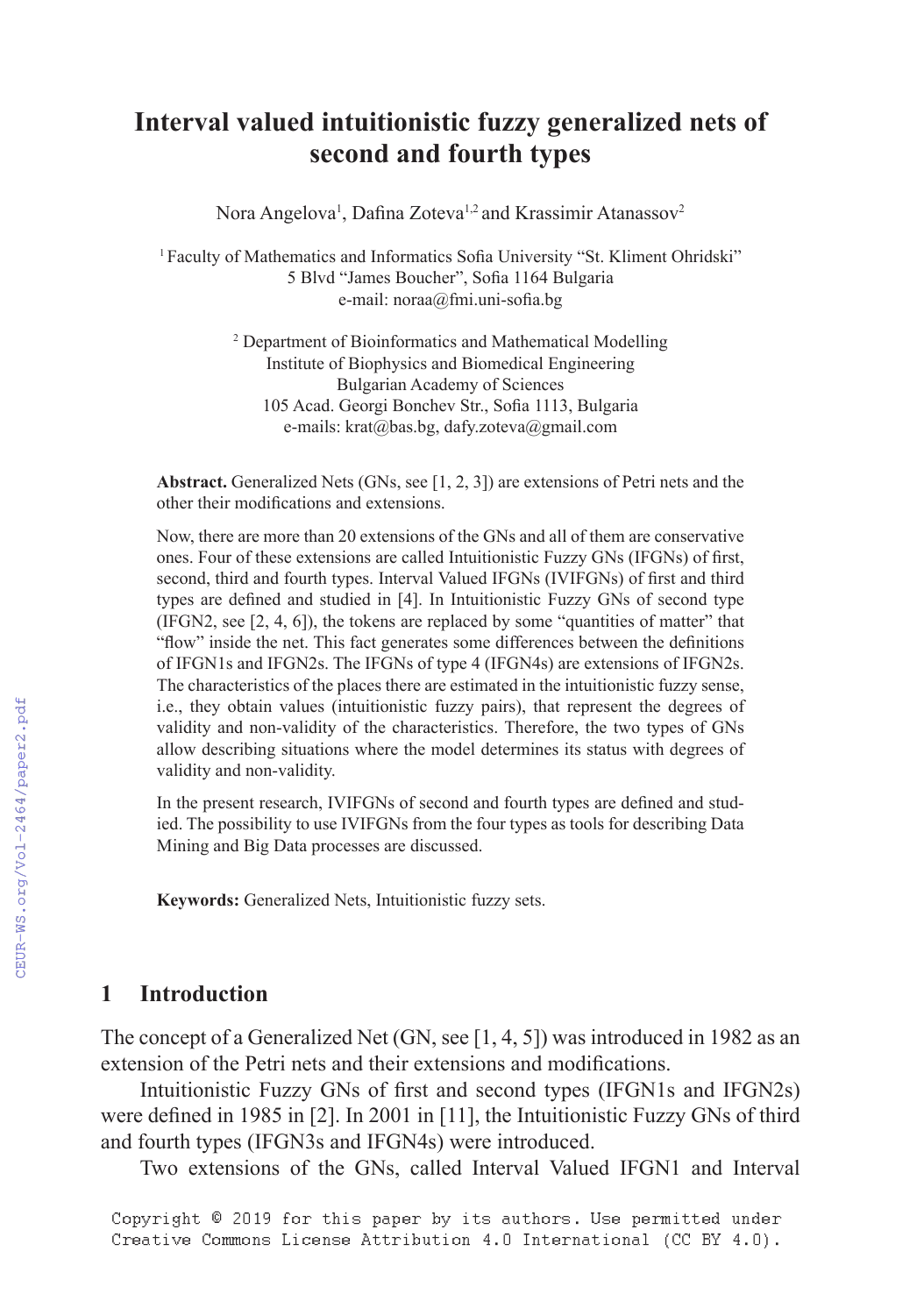Valued IFGN3 (IFGN1s and IFGN3s) were introduced in [14].

In the present paper, two new extensions of the GNs, called Interval Valued IFGN2 and Interval Valued IFGN4 (IFGN2s and IFGN4s) will be introduced.

The IVIFGNs are based on the Intuitionistic Fuzzy Sets and Interval Valued Intuitionistic Fuzzy Sets Theory [5, 7]. Short notes related to Intuitionistic Fuzziness and especially to Interval Valued Intuitionistic Fuzzy Pairs (IVIFPs) are given in the Appendix.

## **2 Interval Valued Intuitionistic Fuzzy Generalized Nets of second type**

In the present paper we will extend the IFGN2s and IFGN4s.

As it is mentioned in [14], similarly to Petri nets, the GNs in all their modifications contain transitions, places and tokens. The GN-places are depicted as the symbol  $\bigcup$  and the GN-transitions (more precisely, their graphical structure) are depicted as the symbol  $\parallel$ , which indicates the transition's conditions.

A GN, like other nets, contains tokens which transfer from place to place. Unlike all other nets, however, every GN-token enters the net with an initial characteristic and it receives new characteristics during each transfer. Each place has at most one arc entering and one arc exiting. The places with no entering arcs are called *input* places of the net and those without exiting arcs are *output* places of the net. The places situated to the left of the transition are the *transition's input places* while the rest are the *transition's output places*. Each transition has at least one input and one output place. When tokens enter the input places of a transition, it becomes potentially fired (activated) and at the moment of their transfer towards the transition's output places, it is fired.

The tokens of the new type of GNs are called "quantities" in [2, 4, 5, 6, 11, 14]. But this word here has another sense. For this reason, in the present and in future papers, the word "quantity" will be changed with the word "fluid" (cf. point  $(h)$  of Definition 2). Of course, the word "token" will be used instead of "fluid". wherever this is possible.

**Definition 1.** Every IVIFGN2-transition is given by a seven-tuple (see Fig. 1):

$$
Z = \langle L', L'', t_1, t_2, r, M, \square \rangle \tag{1}
$$

where

a)  $L^*$  and  $L^*$  are finite, non-empty sets of places (the transition's input and output places, respectively);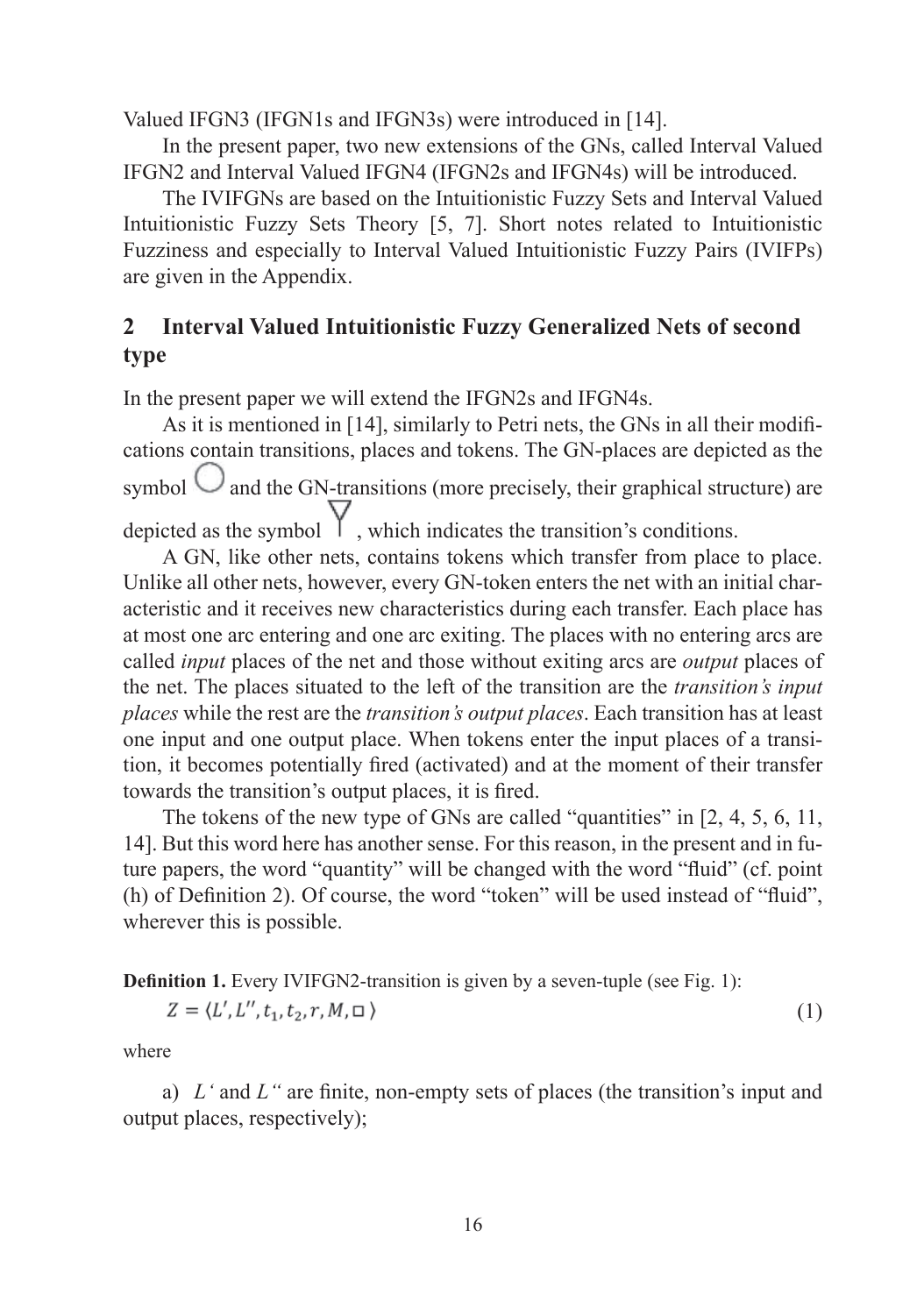

**Fig. 1.** An IVIFGN2-transition.

b)  $t_1$  is the current time-moment of the transition's firing;

c)  $t_2$  is the current value of the duration of its activity;

d)  $r$  is the transition's condition determining the fluid which will be transferred from the transition's inputs to its outputs. It has the form of an Index Matrix (IM, see [3, 8]):

$$
r = \begin{array}{c|c} & l_1'' & \dots & l_j'' & \dots & l_n'' \\ \hline l_1' & & & & & \\ \vdots & & & & & \\ l_i' & (r_{i,j} - predicates) & & & \\ \vdots & & & & \\ l_m' & & & & \\ \end{array}
$$

where  $r_{i,j}$  denotes the element of the IM, which corresponds to the *i*-th input and *j*-th output places. These elements are predicates and when the truth value of the  $(i, j)$ -th element  $f(r_{i,j}) = f(r_{i,j}) = \langle M_{i,j}, N_{i,j} \rangle$ , which here and below is an IVIFP, is valid according to one of the 15 conditions given below, the fluid from *i*-th input place can be transferred to *j*-th output place; otherwise, this is not possible. Here,  $M_{i,j}N_{i,j} \subseteq [0,1]$  and sup  $M_{i,j}$  + sup  $N_{i,j} \leq I$  and the function *f* is defined in point e) of Definition 2.

The conditions for interval valued intuitionistic fuzzy validity of the predicates are the following (they are the same, as in the cases of IVIFGN1s and IVIFGN3s from [14]):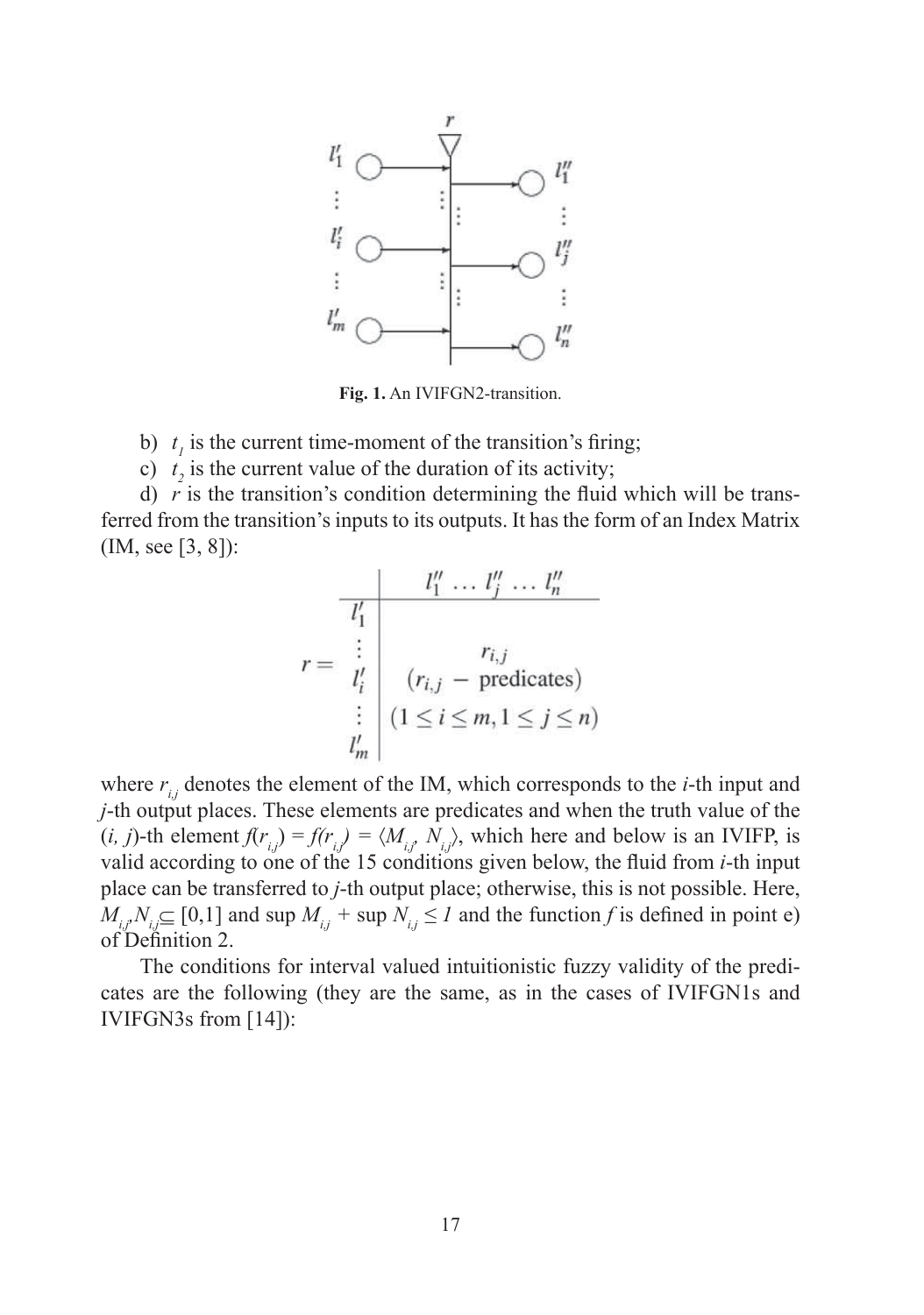- (C1) inf  $M = 1$  (therefore sup  $M = 1$  and inf  $N = \sup N = 0$ ),
- (C2) sup  $M = 1$  (therefore inf  $N = \sup N = 0$ ),
- (C3)  $\frac{1}{2}$  < inf  $M \le 1$  and sup  $N = 0$ ,
- 
- (C4) inf  $M > \frac{1}{2} > \sup N$ ,<br>
 (C5) inf  $M \ge \frac{1}{2} \ge \sup N$ ,
- (C6) sup  $M > \frac{1}{2} > \sup N$ ,
- (C7) sup  $M \ge \frac{1}{2}$   $\ge$  sup N,
- (C8) inf  $M > \sup N$ ,
- (C9) inf  $M \geq$  sup N,
- (C10) sup  $M > \sup N$ ,
- (C11) sup  $M \geq \sup N$ ,
- (C12) sup  $M > 0$ ,
- (C13) inf  $M > 0$ ,
- (C14) sup  $N < 1$ ,
- (C15) inf  $N < 1$ .

Therefore, the fluid's transfer from *i*-th input to *j*-th output places is possible for a fixed criterion, when the components of  $\langle M_{i,j}, N_{i,j} \rangle$  satisfy the respective criterion.

In the case of IVIFGN2s and IVIFGN4s, the following additional conditions must be valid. If the fluid in the input place  $l_i$  splits into *s* parts which have to enter the output places  $l_{j1}, l_{j2},...,l_{js}$ , then

$$
\sum_{k=1}^{s} \sup M_{i,j_k} \le 1,
$$
  

$$
\sum_{k=1}^{s} \inf N_{i,j_k} \ge 0;
$$

e) *M* is an IM of the capacities of transition's arcs:

$$
M = \begin{array}{c|c} & l_1'' & \dots & l_j'' & \dots & l_n'' \\ \hline l_1' & & & & \\ \vdots & & & & \\ l_i' & & & \\ \vdots & & & \\ l_1 \leq i \leq m, 1 \leq j \leq n) \\ l_m' & & & \end{array},
$$

where  $R^+$  is the set of real non-negative numbers.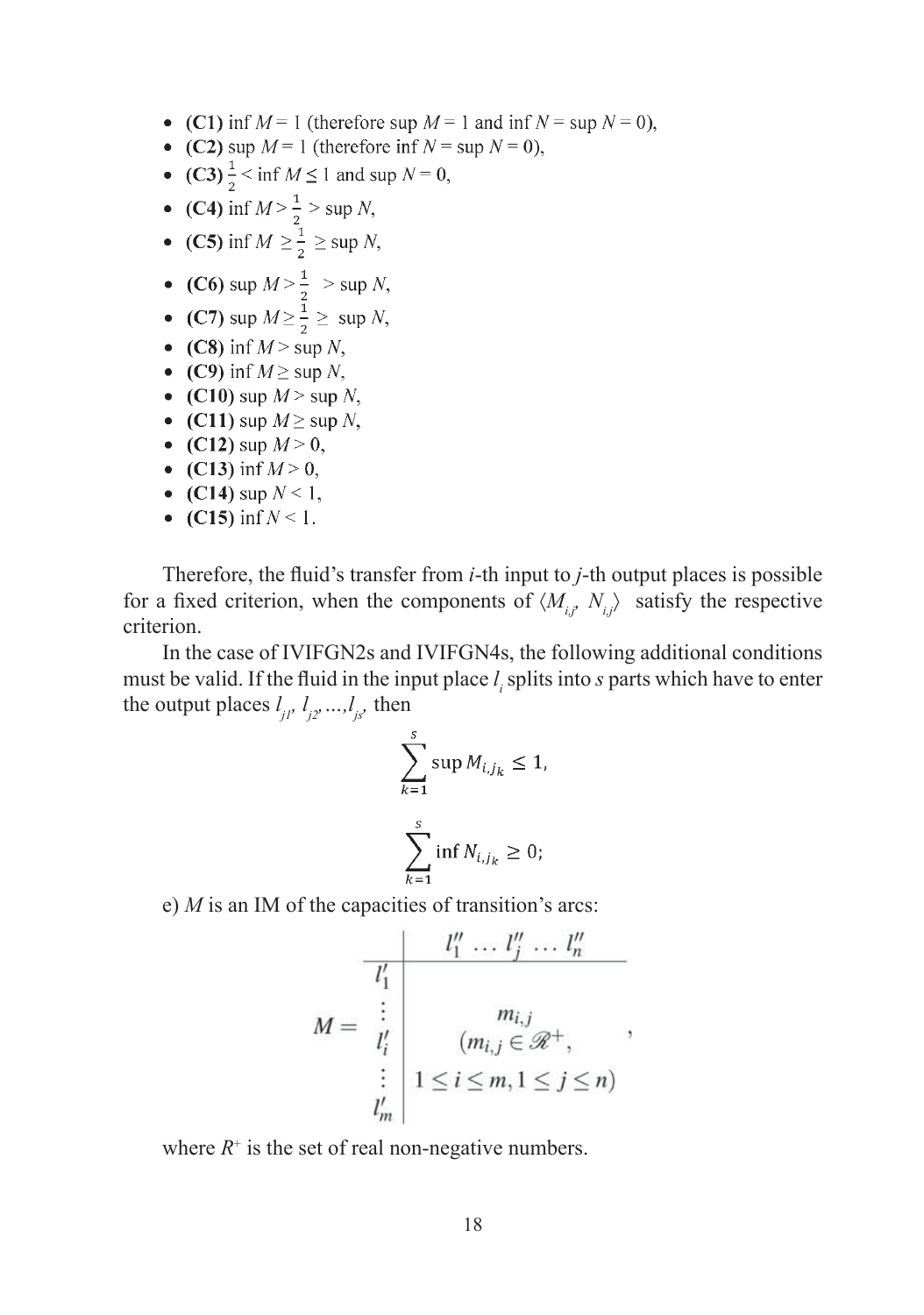f)  $\Box$  is an object whose form is a Boolean expression that contains identifiers of the transition's input places as variables, and the Boolean operations  $\land$  and  $\lor$ . We assign the following semantics to this formula:

 $\wedge$  (*l*<sub>*i<sub>1</sub>*</sub>, *l*<sub>*i*<sub>2</sub></sub>, ...,*l*<sub>*i*<sub>*l*</sub></sup>,  $l$ <sup>*i*</sup><sub>*l*</sub>, *l*<sub>*i*<sub>*l*</sub></sub>, *l*<sub>*i*<sub>*l*</sub></sub>, ...,*l*<sub>*i*<sub>*l*</sub></sup> must contain fluid,</sub></sub>

 $V(l_{i1}, l_{i2},...,l_{iu})$  – there must be at least one fluid in all places  $l_{i1}, l_{i2},...,l_{iu}$ , where  $\{l_{i1}, l_{i2},...$  $, l_{i_u} \} \subset L$ '.

When the value of a type, evaluated as a Boolean expression, is *true*, the transition can become active, otherwise it cannot.

#### **Definition 2.** The ordered four-tuple:

 $E = \langle (A, \pi_A, \pi_L, c, f, \theta_1, \theta_2), (K, \pi_K, \theta_K), (T, t^0, t^*) \rangle, (X, \Phi) \rangle$ (2)

is called an *Interval Valued Intuitionistic Fuzzy Generalized Net of second type*  (IVIFGN2) if:

a) *A* is a set of the transitions;

b)  $\pi$ , is a function giving the priorities of the transitions, i. e.,  $\pi_A$ :  $A \to \mathcal{N}$ , where  $\mathcal{N} = \{0, 1, 2, ...\} \cup \{\infty\}$ 

c)  $\pi$ , is a function giving the priorities of the places, i.e.,  $\pi$ <sub>*L*</sub>:  $L \rightarrow \mathcal{N}$ , where  $L = pr_1 A \cup pr_2 A$ , and  $pr_i X$  is the *i*-th projection of the *n*-dimensional set, where  $n \in \mathcal{N}, n \geq I$  and  $1 \leq i \leq n$ , i.e. *L* is the set of all GN-places;

d) *c* is a function giving the capacities of the places, i.e., c:  $L \rightarrow \mathbb{R}^+$ ;

e) *f* is a function which evaluates the truth values of the transition's conditions predicates  $r_{i,j}$  in the form  $(M_{i,j}, N_{i,j})$ , where  $M_{i,j}, N_{i,j} \subseteq [0, 1]$  are closed sets, and  $\sup M_{i,j}$  +  $\sup N_{i,j} \leq 1$ 

f)  $\theta$ <sup>*1*</sup> is a function giving the next time-moment when a transition can become active, i.e.,  $\theta_1(t) = t'$ , where  $t, t' \in [T; T + t^*]$  and  $t \le t'$ . The value of this function is calculated at the moment when a transition terminates its active state;

g)  $\theta$ , is a function giving the duration of the active state of a transition, i.e.,  $\theta_2(t) = t'$ , where  $t \in [T; T + t^*]$  and  $t' \ge 0$ . The value of this function is calculated at the moment of activation;

h)  $K$  is the set of the fluids that enter and flow through the GN. Similarly to IFGN2s and IFGN4s, the IVIFGN2-fl uids have only initial characteristics with the form "type and quantity of the fluids" (element of set  $X$ , defined below) and do not have current characteristics;

i)  $\pi$ <sub>K</sub> is a function giving the priorities of the fluids, i.e.,  $\pi$ <sub>K</sub>:  $K \rightarrow N$ ;

j)  $\theta_k$  is a function giving the time-moment when fluid can enter the net, i.e.,  $\theta_K(\alpha) = t$ , where  $\alpha \in K$  and  $t \in [T; T + t^*]$ ,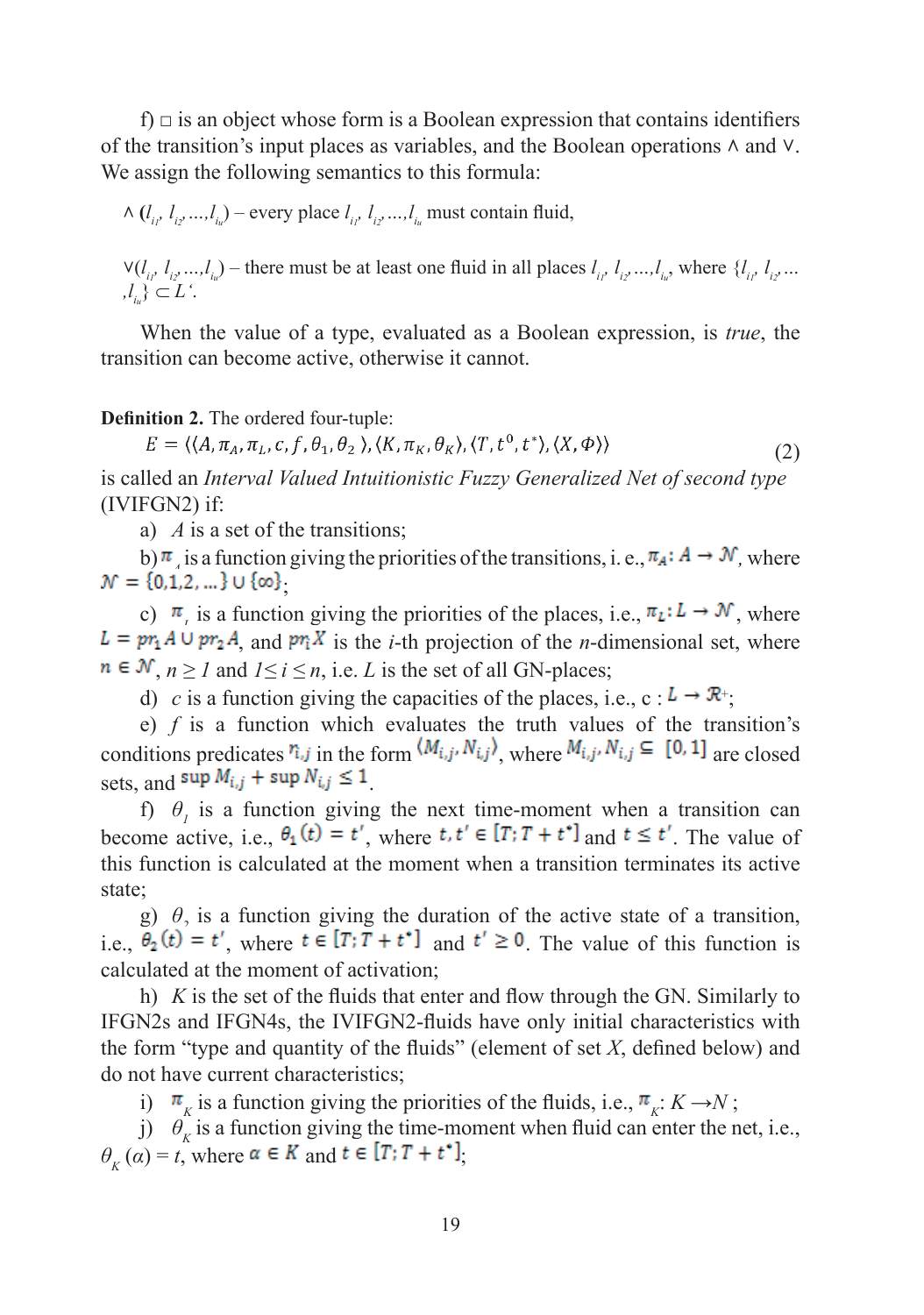k) *T* is the time-moment when the GN starts functioning. This moment is determined with respect to a fixed (global) time-scale;

1)  $t^{\circ}$  is an elementary time-step related to the fixed (global) time-scale;

m) *t* is the duration of the functioning of the net;

n)  $X$  is the set of all initial characteristics that the fluids can receive when they enter the net;

o)  $\Phi$  is a characteristic function which gives a characteristic to each place when the fluid enters it. Now, places collect all their characteristics and therefore, an analogous of function  $b$  from the GN-definition is superfluous.

We shall illustrate the idea for the IVIFGN2 by the following example, showing on Fig 2.



**Fig. 2.** An example.

Let us have two reservoirs  $R_1$  and  $R_2$  connected with a tube that has two sensors  $S_i$  and  $S_2$  on its two ends. Let reservoir  $R_i$  contains quantity  $Q$  of some fluid.

When the predicate  $P =$  "the fluid from reservoir  $R_1$  flows to reservoir  $R_2$ " has an evaluation

$$
f(P) = \langle M_{1,2}, N_{1,2} \rangle \tag{3}
$$

then this corresponds to the case in which quantity  $Q$  inf  $N<sub>1</sub>$ , of the fluid stays in the reservoir  $R_p$ , quantity  $Q$  inf  $M_{1,2}$  of the fluid enters the reservoir  $R_p$ , and quantity  $Q(1 - \sup$  $M_{1,2}$  – sup  $N_{1,2}$ ) of the fluid stays in the tube. The sensor  $S_1$  has a tolerance sup  $N_{1,2}$  – inf  $N_{1,2}$  and the sensor  $S_2$  has a tolerance sup  $M_{1,2}$  – inf  $M_{1,2}$ .

Two algorithms for the fluids transfer were given in  $[4, 6, 12]$ . They are modified here.

The algorithm for fluid's transfer after the time moment  $t_1$  = TIME (here and below, we denote by TIME the current time moment of the GN), *denoted by*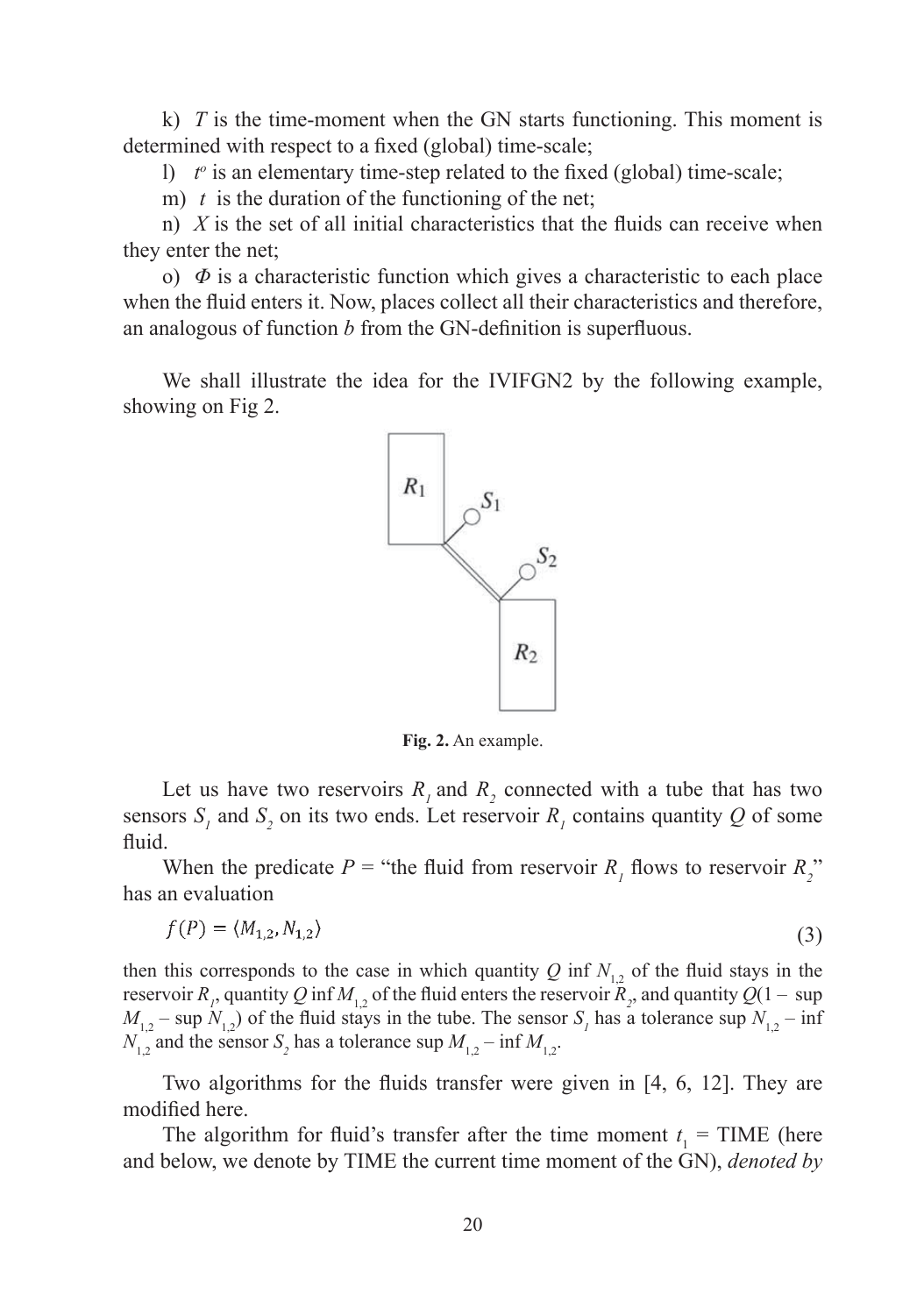*algorithm A*, takes into consideration the possibility of merging and splitting of the fluids.

When the criterion *Cn* for  $1 \le n \le 15$  is fixed, the *algorithm A* is described in 12 steps, as follows:

- **(A01)** Sort the input and output places of the transitions by their priorities.
- **(A02)** If the transition contains input places that are inputs for the IVIFGN2, the fluids that can enter the respective places enter them and the places obtain as characteristics the initial fluid characteristics.
- **(A03)** Generate an empty IM *R* that corresponds to the IM of the predicates *r*. Assign the value  $([0,0], [1,1])$  to all elements  $R_{i,j}$  of R which:
	- **(A03a)** are in a row that corresponds to an empty input place, i.e. there are no fluids in the input place that can be transferred to an output place of the current transition;
	- **(A03b)** are in a column that corresponds to a full output place to which no fluids can be transferred;
	- **(A03c)** are placed in  $(i, j)$  place for which the predicate  $\hat{\mathbf{r}}$  is set as *false* or  $m_{i,j} = 0$ , i.e. the current capacity of the arc between the *i*-th input place and the *j*-th output place is 0.

Assign the value  $\langle [1,1], [0,0] \rangle$  to those elements  $R_{i,j}$  of R which in a place (*i*, *j*) for which the predicate  $\mathbf{r}_i$  *j* is set as *true*.

- **(A04)** Iterate through the input places in the order set by their priorities, starting with the place with highest priority for which no fluid has been transferred during the current time step and which has fluid in it. Perform consequently the following steps in order to determine if and where to transfer the current fluid.
	- **(A04a)** Check the current  $\mathbf{R}_{i,j}$  value of *R*. If the value of  $\mathbf{R}_{i,j}$  has not been set yet, go to step  $(A04b)$ . If  $\mathbb{R}[i,j] = \{1,1,1,1,0,01\}$ , go to step  $(A04c)$ . Otherwise, go to step **(A04d)**.
	- **(A04b)** Evaluate the truth value of the corresponding predicate  $\hat{\mathbf{r}}$ , i of the IM *r*. If  $\eta_{i,j}$  satisfies the criterion *Cn*, set the  $R_{i,j}$  value of *R* to  $(M_{i,j}, N_{i,j})$  and go to step **(A04c)**. Otherwise, set the  $R_{i,j}$  value to  $(0,0)$ , [1,1]) and go to step **(A04d)**.
	- **(A04c)** The current fluid is transferred from input place  $l_i$  to the corresponding output (one or more) place  $l_j$ . The fluid is merged with specified parts in the output place, if there are such. After this, the characteristic function of the output place is evaluated, adding to it the type of the fluid in the place and its quantity  $q_{i,j}$  that is determined by formula

 $q_{i,j} = \min \left( m_{i,j}, \bar{c}(l_i, \text{TIME}) \inf M_{i,j}, c(l_j) - \bar{c}(l_j, \text{TIME}) \right)$ 

where  $\bar{\epsilon}$  (*l*, TIME) is the quantity of the fluid in the place *l* at the current moment TIME.

**(A04d)** If a transfer has been made on the current step and the current fluid cannot be split, or all the predicates on the corresponding row are checked, go to step **(A05)**. Otherwise, go to step **(A04a)**.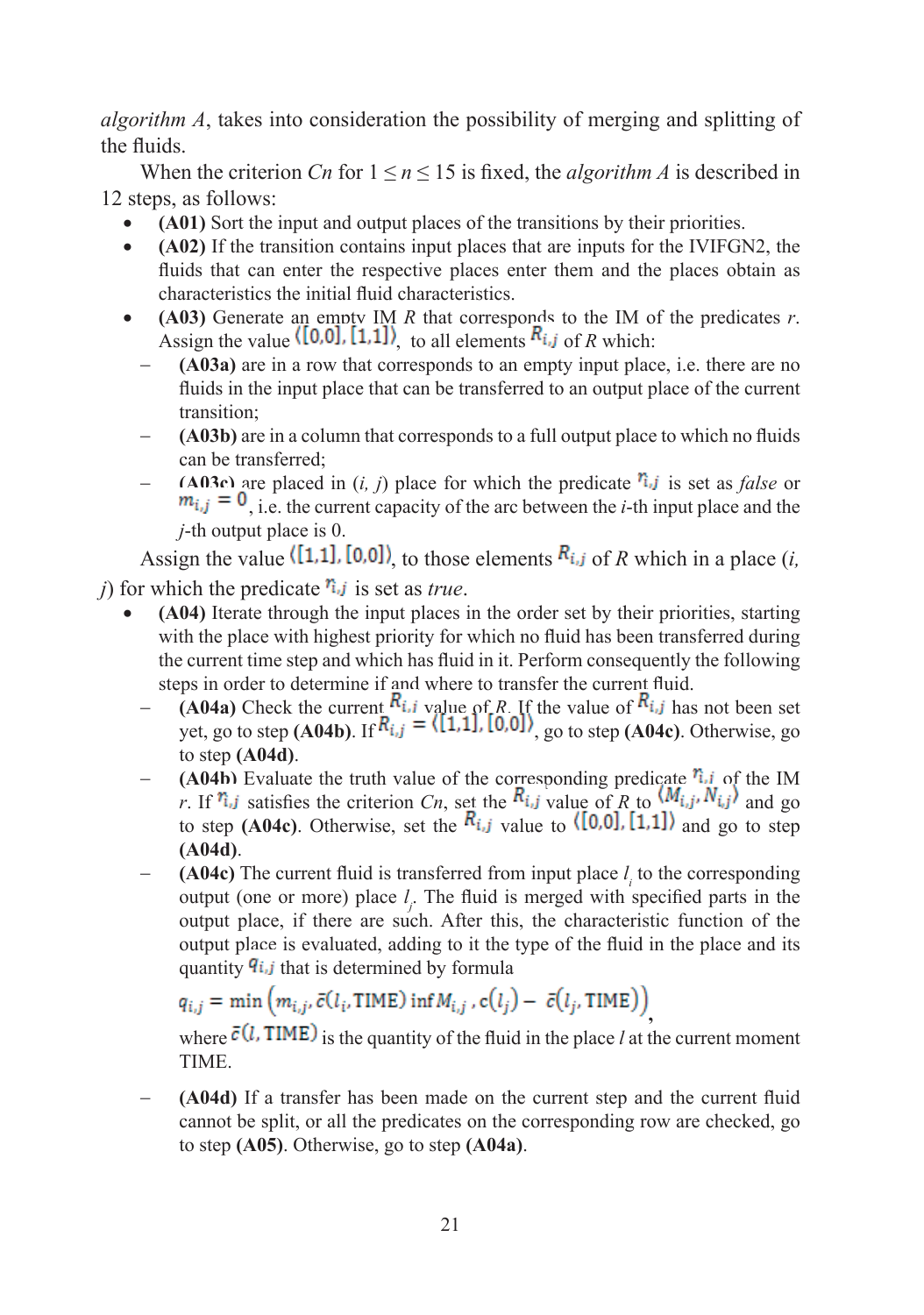If the splitting of the current fluid is not allowed, the evaluation of the predicates stops with the first one which evaluation satisfies the condition *Cn* for the fixed number  $n$ . The fluid then will be moved to the highest priority output place amongst those to which the fluid can be transferred.

If the splitting of the current fluid is allowed, then the fluid is split into as many parts as the number of the  $R_{i,j}$  elements with evaluations satisfying criterion *Cn*. These new fluids are transferred to the corresponding output places. The characteristic functions of the output places are evaluated as above. The new characteristics are then assigned to the corresponding output places. Unlike the ordinary GNs, the fluids' characteristics of the IVIFGN2s contain not only the values evaluated by the respective characteristic functions, but also the IVIFPs that are evaluations of the respective predicates.

- **(A05)** If the highest priority fluid cannot be transferred during the current time step, it continues to stay in the input place.
- **(A06)** Increase by  $q_{ij}$  the current quantity of the fluid in each output place to which fluid has been transferred.
- **(A07)** Decrease by  $(\sum_{k=1}^{s} 1 \inf N_{i,j}) \bar{c}(l_i, TIME t^0)$  the quantity of the fluid in place  $l_i$  from which fluid has been transferred to  $s$  output places. If the quantity of the fluid in an input place becomes 0, set to  $([0,0], [1,1])$  all the elements in the corresponding row of the IM *R*.
- **(A08)** Decrease by  $\bar{c}(l_i, \text{TIME}) \sum_{k=1}^{g} (1 \sup M_{i,j} \sup N_{i,j})$  the capacities of all the arc through which a fluid has been transferred. If the current capacity of an arc becomes 0, assign  $([0,0], [1,1])$  to this element of the IM *R* that corresponds to the arc.
- **(A09)** If there are more input places with lower priority from which no fluid has been transferred to an output place, go to step **(A04)**. Otherwise, go to step **(A10)**.
- **(A10)** Add  $t^0$  to the current model time.
- **(A11)** If the value of the current time is less than or equals  $t_1 + t_2$  (the time components of the considered transition), go to **(A04)**. Otherwise, go to step **(A12)**.
- **(A12)** End of the transition's functioning.

The general algorithm for the GN's functioning, denoted by *algorithm B*, is described next. The concept of an *Abstract Transition (AT)* is introduced for the purpose of this algorithm as the union of all GN-transitions that are active at a given time moment.

The *algorithm B* can be described as follows:

- **(B01)** Put all  $\alpha$  fluids for which  $\theta_k(\alpha) \leq T$  into the corresponding input places of the net.
- **(B02)** Construct the GN's AT. Initially it is empty.
- **(B03)** Check if the value of the current time is less or equal to  $T + t^*$ .
- **(B04)** If the answer to the question in **(B03)** is "no", go to step **(B12)**. Otherwise, go to step **(B05)**.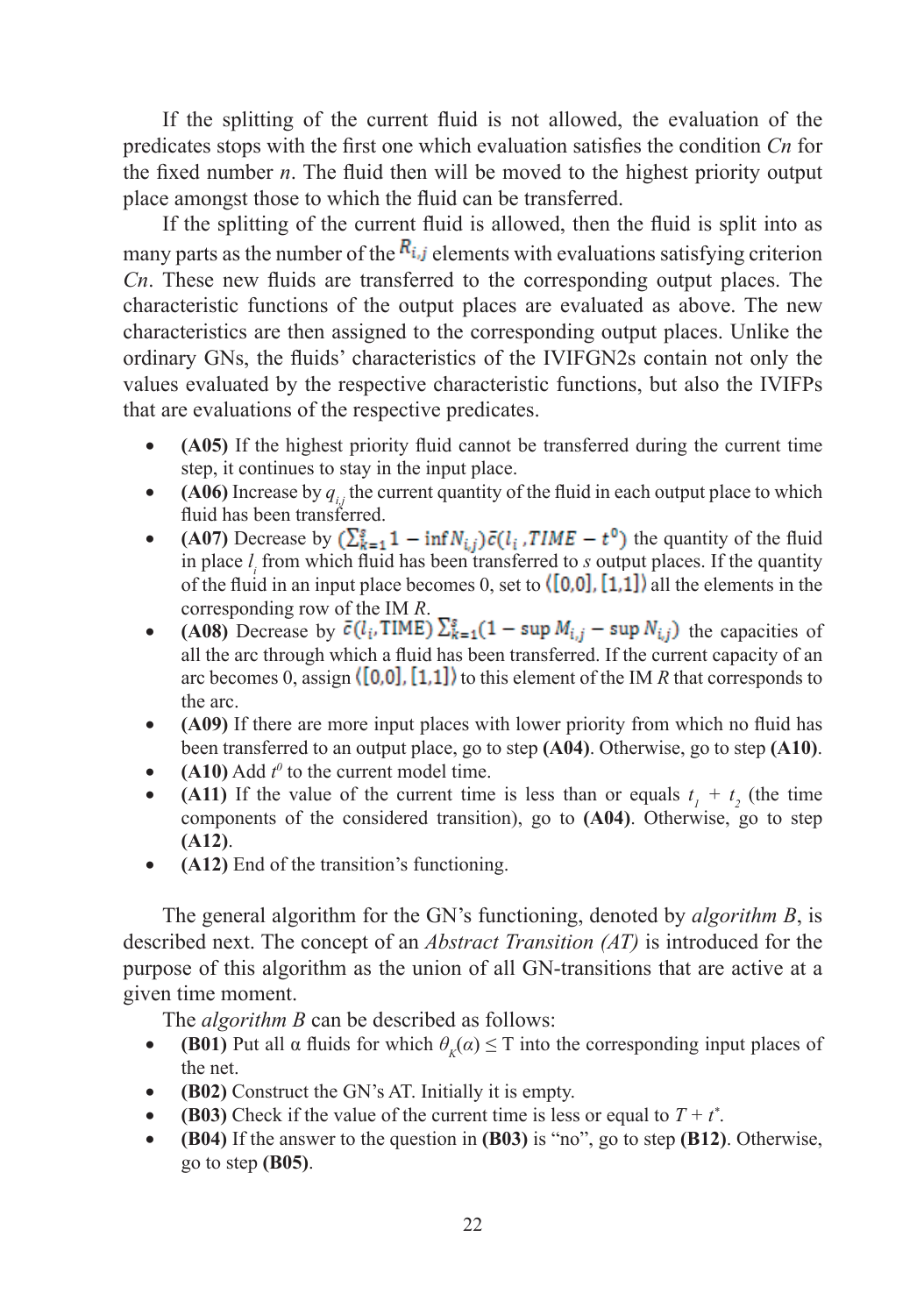- **(B05)** Find those transitions for which  $t<sub>l</sub>$  is greater than or equal to the current time.
- **(B06)** Check the transitions' types of all transitions determined on step **(B05)**. The method used for the evaluation of the transitions' types is as follows:
	- **(B06a)** replace the names of all places used as variables in the Boolean expression of the transition type with the value 0, if the corresponding place has no fluid in it at the current moment, and with the value 1, otherwise;
	- **(B06b)** calculate the truth value of the Boolean expression, result of **(B06a)**.
- **(B07)** Add to the AT those transitions, the transition types of which are evaluated as *true* on step **(B06b)**.
- **(B08)** Apply *algorithm A* over the AT.
- **(B09)** Remove from the AT those transitions which are inactive at the current time moment.
- **(B10)** Increase the current time with  $t^0$ .
- **(B11)** Go to step **(B03)**.
- **(B12)** End of the GN's functioning.

By analogy with Theorem 4.1.1, [6], we have proved the following

**Theorem 1.** The functioning and the results of the work of every IVIFGN2 can be described by some ordinary GN.

**Proof.** Let the IVIFGN2 *E* be given. We shall construct a new, this time ordinary, GN *G* and we shall prove that both nets function equally. Тhe validity of Theorem 5.3.1 [4] is used in the proof. This gives us the opportunity to research the functioning and the results of the works of the corresponding transitions in both nets (*E* and *G*).

Let the components of IVIFGN2 *E* be marked by index *E* and these of GN *G* – by index *G*.

Let initially, GN *G* have the same graphical structure as GN *E* and let all its other components, without the function  $f<sub>G</sub>$  and the characteristic function  $\Phi<sub>G</sub>$ , be the same in both nets. For example, the sets  $X<sub>F</sub>$  and  $X<sub>G</sub>$  are equal, i.e., the (equal) tokens in both nets will have equal initial characteristics and the transition condition predicates are also equal in both nets. We set  $b(\alpha) = \infty$  for each *G*-token  $\alpha$ , because the function  $b$  does not exist in the definition of  $E$ .

Below, we shall construct the new G-components.

Let for the real number x<sup>-</sup>

$$
sg(x) = \begin{cases} 1, & \text{if } x > 0 \\ 0, & \text{if } x \le 0 \end{cases}
$$

and

$$
\overline{sg}(x) = \begin{cases} 0, & \text{if } x > 0 \\ 1, & \text{if } x \le 0 \end{cases}
$$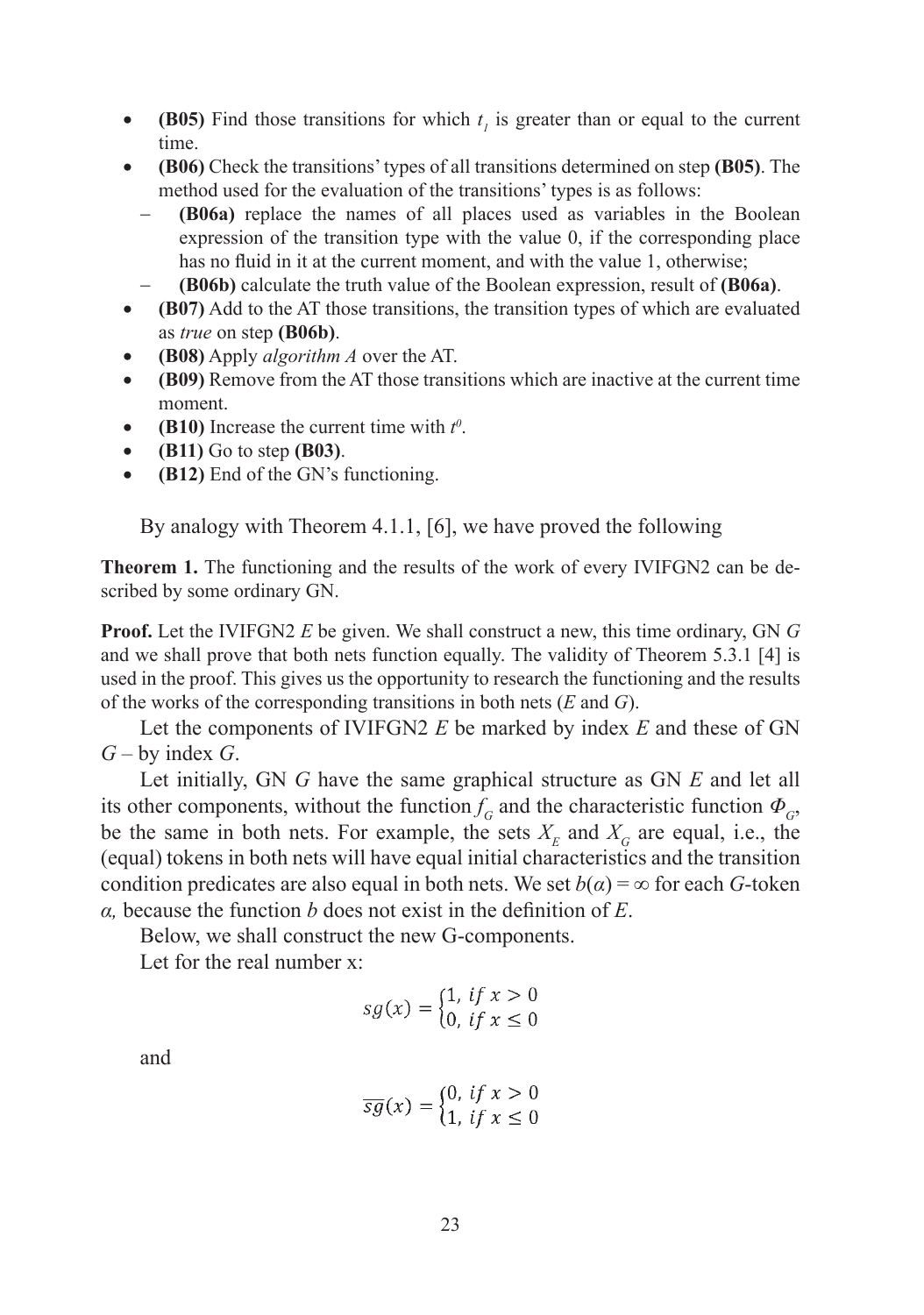Function  $f_G$  is defined in respect of the choice of criterion  $Cn$ , as follows:

- in case (C1):  $f_G(r_{i,i}) = sg(\inf M_{i,i}) \cdot \overline{sg}(\sup N_{i,i});$  $\bullet$
- in case (C2):  $f_G(r_{i,i}) = sg(\sup M_{i,i}) \cdot \overline{sg}(\sup N_{i,i});$  $\bullet$
- in case (C3):  $f_G(r_{i,j}) = sg(\inf M_{i,j} \frac{1}{2}) \cdot \overline{sg}(\sup N_{i,j});$  $\bullet$
- in case (C4):  $f_G(r_{i,j}) = sg(\inf M_{i,j} \frac{1}{2})$ .  $sg(\frac{1}{2} \sup N_{i,j})$ ;  $\bullet$
- in case (C5):  $f_G(r_{i,j}) = \overline{sg}(\frac{1}{2} \inf M_{i,j}) \cdot \overline{sg}$  (sup  $N_{i,j} \frac{1}{2}$ );  $\bullet$
- in case (C6):  $f_G(r_{i,j}) = sg(\sup M_{i,j} \frac{1}{2}) \cdot sg(\frac{1}{2} \sup N_{i,j});$  $\bullet$
- in case (C7):  $f_G(r_{i,j}) = \overline{sg}(\frac{1}{2} \sup M_{i,j}) \cdot \overline{sg}$  (sup  $N_{i,j} \frac{1}{2}$ );  $\bullet$
- in case (C8):  $f_G(r_{i,j}) = sg(\inf M_{i,j} \sup N_{i,j});$  $\bullet$
- in case (C9):  $f_G(r_{i,i}) = \overline{sg}(\text{sup } N_{i,i} \text{inf } M_{i,i});$  $\bullet$
- in case (C10):  $f_G(r_{i,j}) = sg(\sup M_{i,j} \sup N_{i,j});$  $\bullet$
- in case (C11):  $f_G(r_{i,j}) = \overline{sg}(\text{sup } N_{i,j} \text{sup } M_{i,j});$  $\bullet$
- in case (C12):  $f_G(r_{i,j}) = sg(\sup M_{i,j});$  $\bullet$
- in case (C13):  $f_G(r_{i,j}) = sg(\inf M_{i,j});$  $\bullet$
- in case (C14):  $f_G(r_{i,j}) = sg(1 \sup N_{i,j});$  $\bullet$
- in case (C15):  $f_G(r_{i,j}) = sg(1 \inf M_{i,j}).$  $\bullet$

Therefore, function  $f_G$  gives as a result value

Let the characteristic function  $\Phi$ <sup>*G*</sup> be defined by

$$
\Phi_G(\alpha) = \sqrt[\alpha]{\Phi_E(l_j), f_G(r_{i,j})}.
$$

Thus, we described the new components of the GN *G*. Now, we must show that both nets function equally.

Let *Z* and *Z\** be corresponding transitions in *E* and *G* nets, respectively. First, we will change the form of the transition *Z* (without restriction, we can assume that it has the from Fig. 1) to the form from Fig. 3. The places  $l'_1, \ldots, l'_m, l''_1, \ldots, l''_n$  in Fig. 3 are the same input and output places as in the transition *Z*.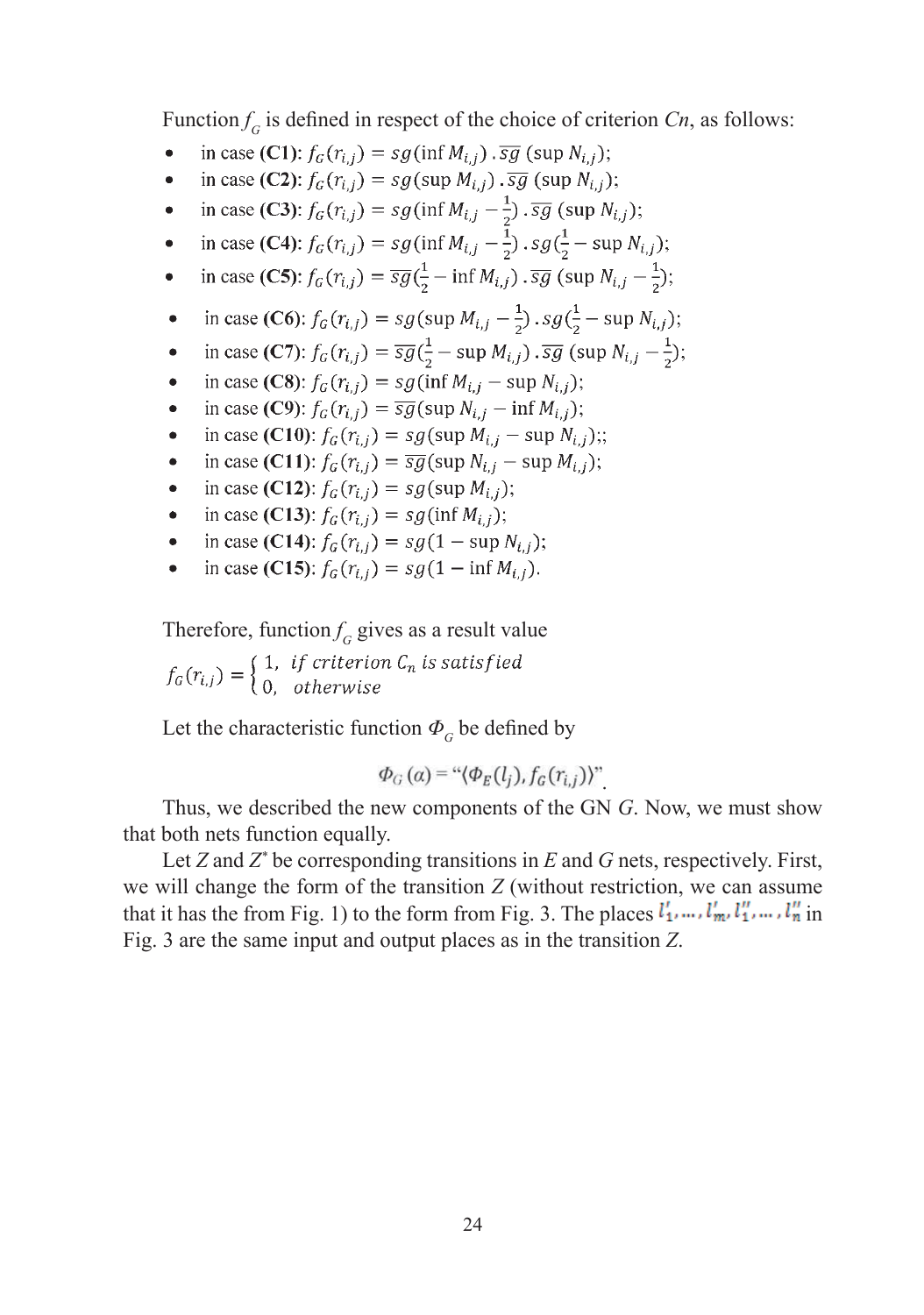

**Fig. 3.** GN-transition *Z\** .

We shall show that both transitions function equally. When some fluid enters some  $Z$ -input place for the first time, a token will enter the respective  $Z^*$ - input place. If this fluid splits into parts that enter some (one or more) output places and there is still a part

that remains in the input place  $l'_{i}$  of the transition  $Z$ , this token will split to one or more tokens that will enter the respective output places of *Z\** and one token will enter the place  $\mathbf{Q} = \mathbf{Q} \times \mathbf{Q}$ . Therefore, the transition type of  $Z^*$  must be  $\Box_{Z^*} = \Box_Z \vee \vee (\mathbf{Q}_1^*$ , ...,

) and all elements of IM  $M_{Z^*}$  are  $\infty$ . The predicates  $\frac{F_i F_j}{\sigma}$  of  $r_{Z^*}$ have the forms:\

 $r_{l'_{i},l''_{i}}^{z*} = r_{l''_{i},l''_{i}}^{z*} = false$  for  $i \neq j$ 

The fact that both transitions have equal tokens in equal input places is obvious, if they are transitions from the first level in the sense of Theorem 5.3.1 [4]. By induction, we can admit that they have equal tokens with equal current characteristics in equal time moments  $t_i^z$  and  $t_i^{z*}$ . Then, following the sequential steps of the *Algorithm A* for token's transfer and its IVIFGN2's modification, we see that in the case of the IVIFGN2 *E* the IM is constructed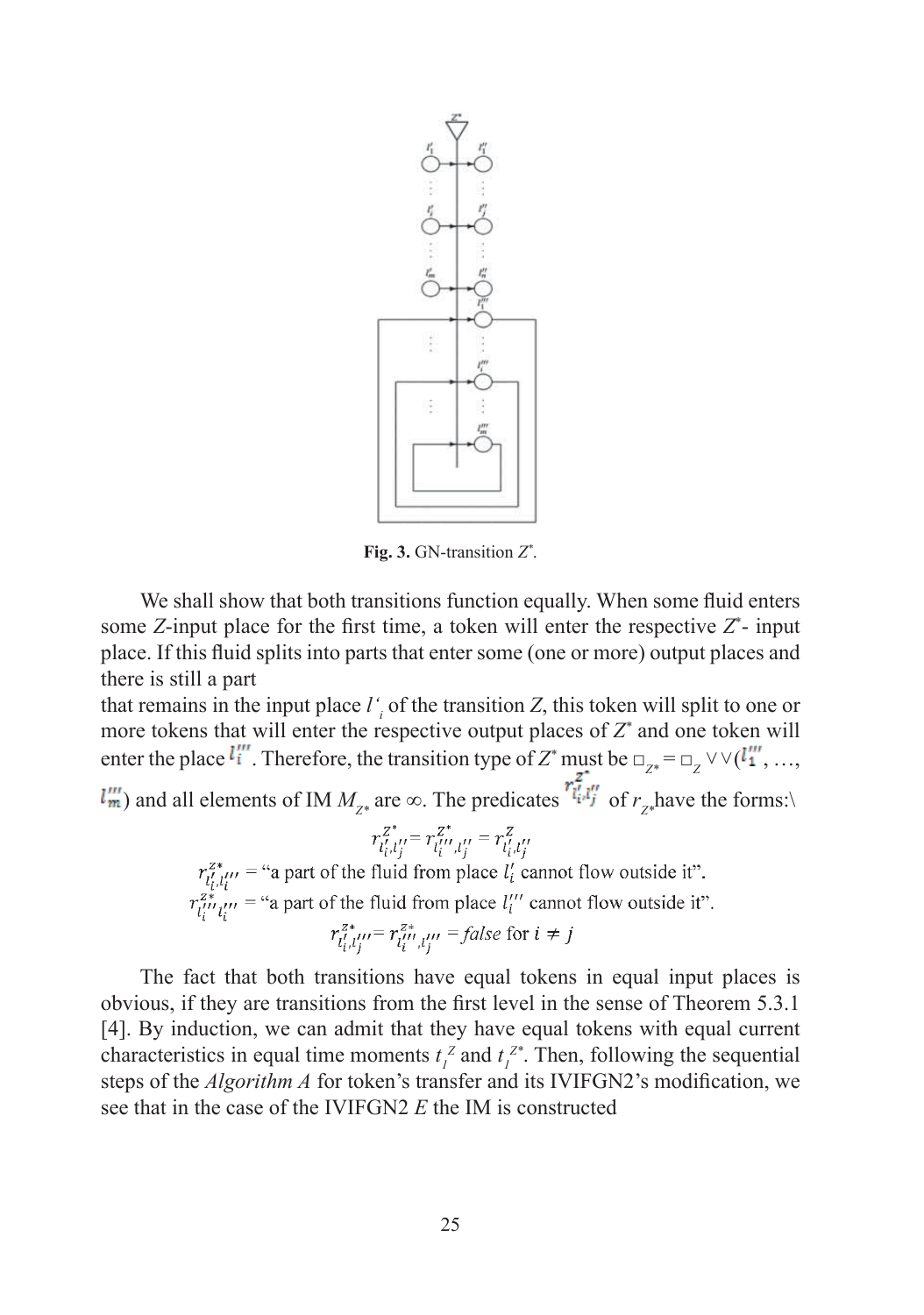| $l''_1 \ldots l''_j \ldots l''_n$ |                                      |
|-----------------------------------|--------------------------------------|
| $l'_i$                            | $f_E(r_{i,j})$                       |
| $l'_i$                            | $(r_{i,j} - \text{predicates})$      |
| $l'_m$                            | $(1 \leq i \leq m, 1 \leq j \leq n)$ |

where  $f_{\bar{\epsilon}}(\eta_{i,j}) \in \mathcal{P}([0,1]) \times \mathcal{P}([0,1])$  and for GN  $G$  – the IM is

$$
\begin{array}{c}\n\mid l_1'' \dots l_j'' \dots l_n'' l_1''' \dots l_m''' \\
\hline\nl_1' \\
\vdots \\
l_m'' \\
l_1''' \\
l_1''' \\
\vdots \\
l_m''' \\
\hline\n\end{array}\n\quad\n\begin{array}{c}\n\qquad_i, j \dots l_n'' \cdot l_1''' \dots l_m''' \\
\hline\nf_G(r_{i,j}) \\
\vdots \\
\hline\n\end{array}\n\quad\n\begin{array}{c}\n\qquad_j, j \in J \\ \n\end{array}\n\quad\n\begin{array}{c}\n\text{if } j \leq n \text{ if } j \leq n \text{ if } j \leq n \text{ if } j \leq n \text{ if } j \leq n \text{ if } j \leq n \text{ if } j \leq n \text{ if } j \leq n \text{ if } j \leq n \text{ if } j \leq n \text{ if } j \leq n \text{ if } j \leq n \text{ if } j \leq n \text{ if } j \leq n \text{ if } j \leq n \text{ if } j \leq n \text{ if } j \leq n \text{ if } j \leq n \text{ if } j \leq n \text{ if } j \leq n \text{ if } j \leq n \text{ if } j \leq n \text{ if } j \leq n \text{ if } j \leq n \text{ if } j \leq n \text{ if } j \leq n \text{ if } j \leq n \text{ if } j \leq n \text{ if } j \leq n \text{ if } j \leq n \text{ if } j \leq n \text{ if } j \leq n \text{ if } j \leq n \text{ if } j \leq n \text{ if } j \leq n \text{ if } j \leq n \text{ if } j \leq n \text{ if } j \leq n \text{ if } j \leq n \text{ if } j \leq n \text{ if } j \leq n \text{ if } j \leq n \text{ if } j \leq n \text{ if } j \leq n \text{ if } j \leq n \text{ if } j \leq n \text{ if } j \leq n \text{ if } j \leq n \text{ if } j \leq n \text{ if } j \leq n \text{ if } j \leq n \text{ if } j \leq n \text{ if } j \leq n \text{ if } j \leq n \text{ if } j \leq n \text{ if } j \leq n \text{ if } j \leq n \text{ if } j \leq n \
$$

where for every set *Y*,  $\mathcal{P}(Y)$  is the set of the subsets of set *Y*.

Therefore, from the above, we see that the corresponding elements of both IMs are equal. Hence, the tokens in both transitions will make equal transitions from input to output transition places. There, they will receive similar new characteristics. The tokens from the new net will receive more values, but for the proof, it is important that they will receive all the values which the tokens will receive from the first net.

Hence, both transitions really function equally.

## **3 Interval Valued Intuitionistic Fuzzy Generalized Nets of fourth type**

Here, we introduce the following new

**Definition 3.** The ordered four-tuple:

$$
E = \langle \langle A, \pi_A, \pi_L, c, f, \theta_1, \theta_2 \rangle, \langle K, \pi_K, \theta_K \rangle, \langle T, t^0, t^* \rangle, \langle X, \Phi \rangle \rangle
$$
\n(3)

is called an *Interval Valued Intuitionistic Fuzzy Generalized Net of fourth type* (IVIFGN4) if:

a)  $\vec{A}$  is a set of the transitions defined in Definition 1;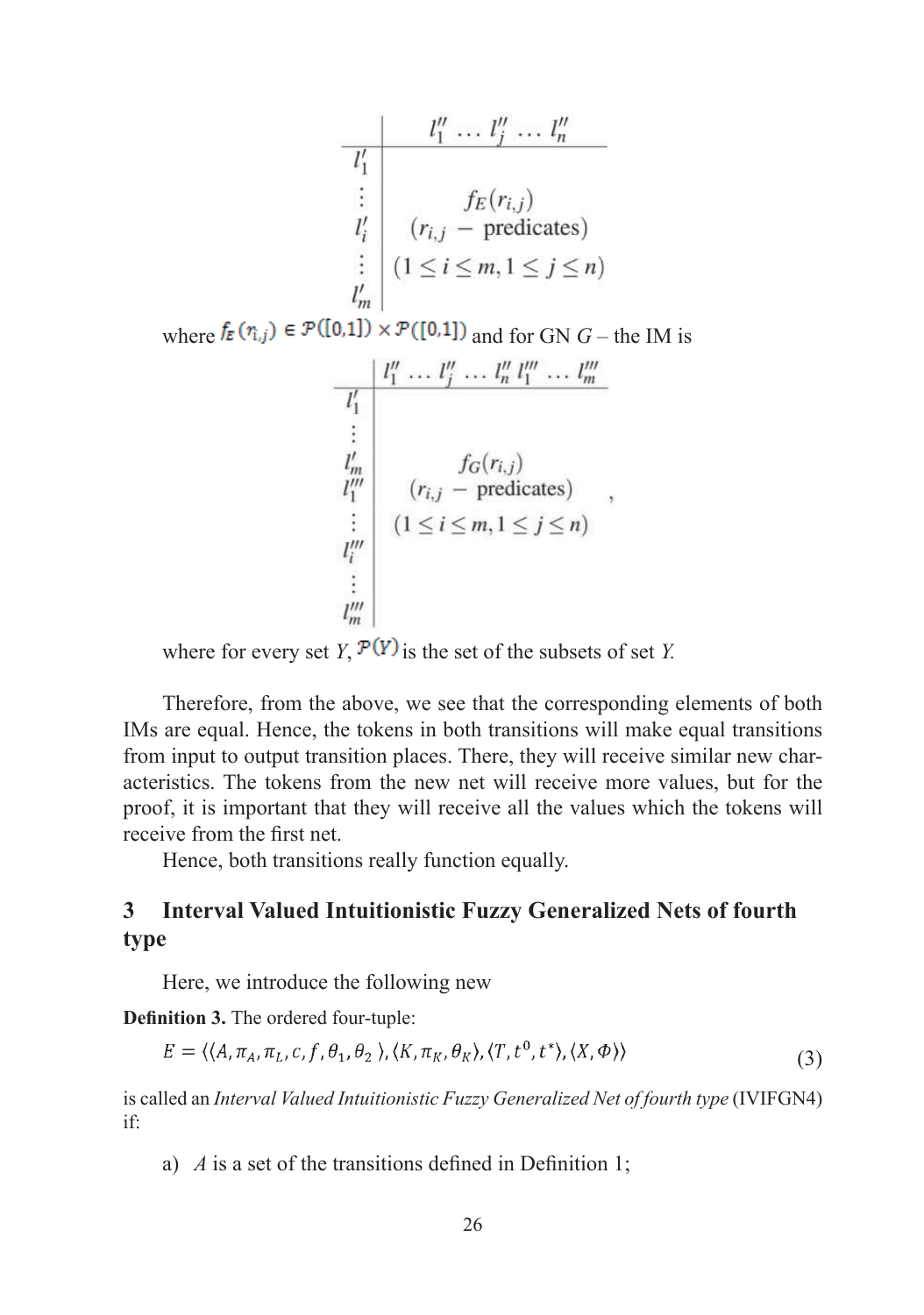Points  $b$ ) – n) and p) from Definition 2 are valid again, while point o) has the form

o')  $\Phi$  is a characteristic function which gives a new characteristic to every place when fluid enters in it and its interval valued intuitionistic fuzzy evaluation  $\langle M_{i,i}^*, N_{i,j}^* \rangle$ , where  $M_{i,i}^*, N_{i,j}^* \subseteq [0, 1]$  are closed sets, and sup  $M_{i,j}^* + \sup N_{i,j}^* \le 1$ .

There exists a small addition in the first algorithm for the fluid transfer, described in previous Section, related to the new form of place characteristics.

The following assertion holds.

**Theorem 2.** For every IVIFGN4 there exists a standard GN which represents it.

## **4 Conclusion**

Following the ideas from [9, 10, 15], in future, we will discuss the possible applications of the IVIFGN2s and IVIFGN4s as tools in the Data Mining instruments. Also, different processes, described by GNs will be remodeled by IVIFGN2s and/or IVIFGN4s and especially in the cases, when the processes flow in uncertainty. Such example is a GN-model of the organization of the firefighting process described in [13]. This process flows in conditions of a high degree of uncertainty. So, in near future, we will rewrite the model from [13] using an IVIFGN2.

### **Acknowledgements**

This work is partially supported by the National Science Fund of Bulgaria under Grants DN16/6 "Integrated approach for modeling of the forest fires spread" and DN02/10 "New Instruments for Knowledge Discovery from Data, and their Modelling."

## **References**

- 1. Alexieva, J., E. Choy, E. Koycheva. Review and bibloigraphy on generalized nets theory and applications. In:– A Survey of Generalized Nets (E. Choy, M. Krawczak, A. Shannon and E. Szmidt, Eds.), Raffles KvB Monograph No. 10, 2007, 207-301.
- 2. Atanassov K. The Generalized nets and the other graphical means for modelling. AMSE Review, Vol. 2, 1985, No. 1, 59-64.
- 3. Atanassov K. Generalized index matrices. Comptes rendus de l'Academie Bulgare des Sciences, Vol.40, 1987, No.11, 15-18.
- 4. Atanassov, K. Generalized Nets, Singapore, New Jersey, London, World Scientific, 1991.
- 5. Atanassov, K. Intuitionistic Fuzzy Sets. Springer, Heidelberg, 1999.
- 6. Atanassov, K. On Generalized Nets Theory, "Prof. M. Drinov" Academic Publishing House, Sofia, 2007.
- 7. Atanassov, K. On Intuitionistic Fuzzy Sets Theory, Springer, Berlin, 2012.
- 8. Atanassov, K. Index Matrices: Towards an Augmented Matrix Calculus, Springer, Cham, 2014.